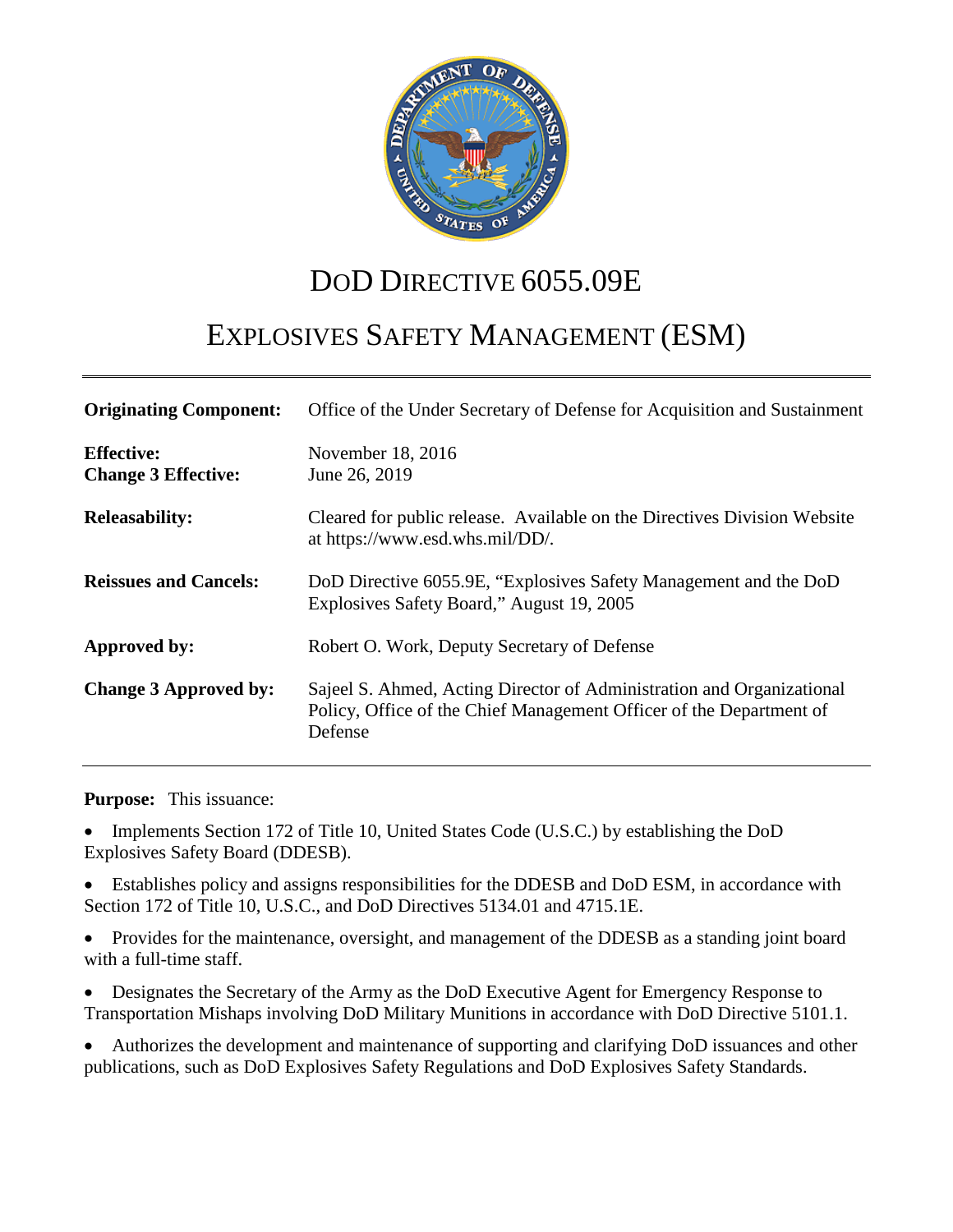## **TABLE OF CONTENTS**

| 2.10. Commander, United States Transportation Command (USTRANSCOM).  8 |  |
|------------------------------------------------------------------------|--|
|                                                                        |  |
|                                                                        |  |
|                                                                        |  |
|                                                                        |  |
|                                                                        |  |
|                                                                        |  |
|                                                                        |  |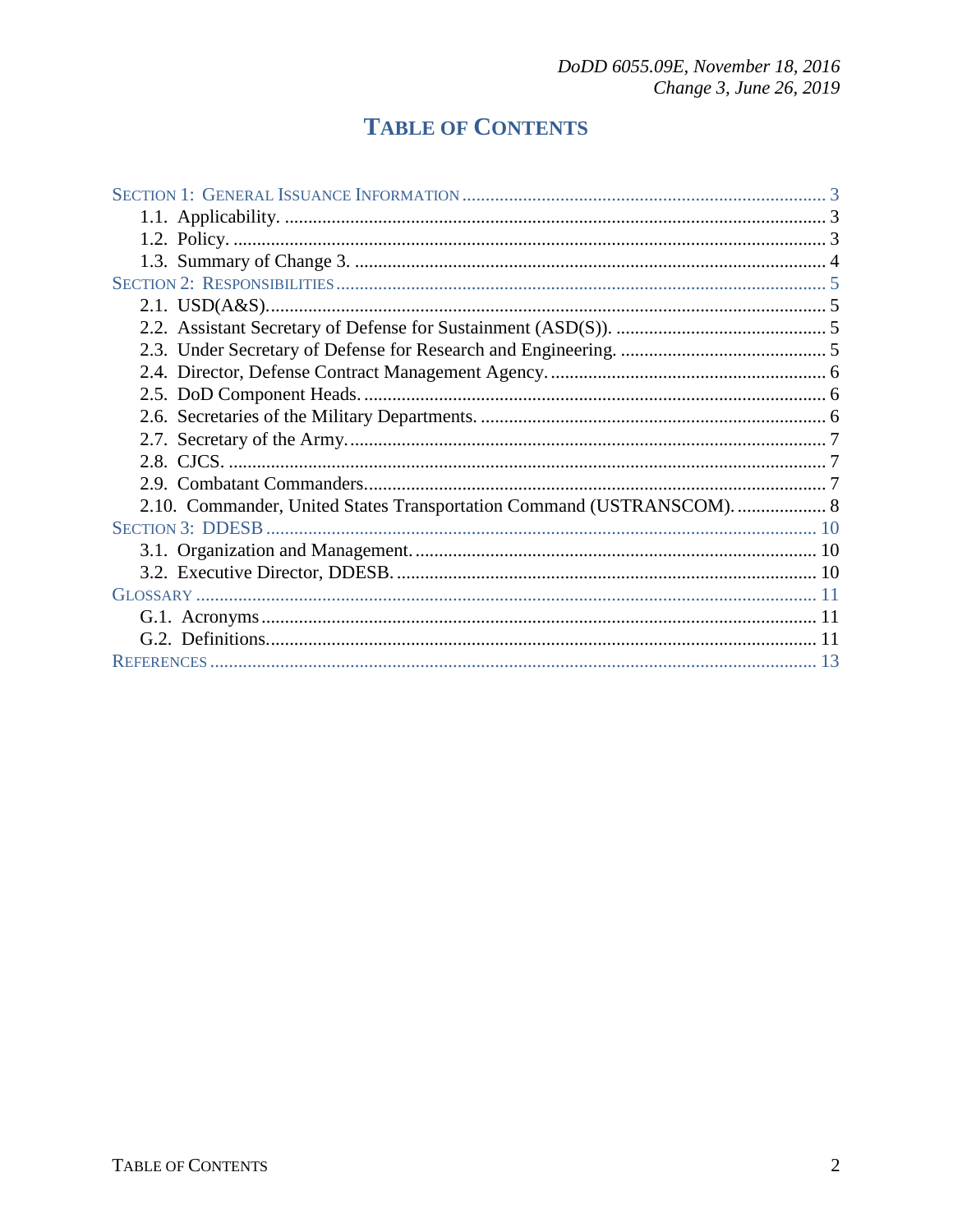## **SECTION 1: GENERAL ISSUANCE INFORMATION**

<span id="page-2-1"></span><span id="page-2-0"></span>**1.1. APPLICABILITY.** This issuance applies to:

a. OSD, the Military Departments, the Office of the Chairman of the Joint Chiefs of Staff (CJCS) and the Joint Staff, the Combatant Commands (CCMDs), the Office of the Inspector General of the Department of Defense, the Defense Agencies, the DoD Field Activities, and all other organizational entities within the DoD (referred to collectively in this issuance as the "DoD Components").

b. ESM associated with:

(1) DoD operations, activities, installations, and facilities worldwide, including when participating in or supporting multinational and coalition operations.

(2) Government-owned, contractor-operated DoD military munitions operating facilities.

(3) Non-DoD activities, including non-DoD munitions or explosives-related activities, that lease or use real property or facilities on DoD land.

(4) DoD military munitions on DoD land or in DoD facilities, on non-DoD land, or in non-DoD facilities.

(5) The potential impact to DoD activities or operations of non-DoD activities or operations, on-base or nearby.

(6) Transportation of DoD military munitions within and outside the United States, to include when they are located or handled at a commercial port or anchorage, regardless of other (e.g., U.S. Coast Guard) authorizations or approvals.

(7) DoD military munitions throughout their life cycles.

#### <span id="page-2-2"></span>**1.2. POLICY.** The DoD:

a. Protects people and property from the unintentional, potentially-damaging effects of DoD military munitions.

b. Exposes the minimum number of people for the minimum time to the minimum amount of DoD military munitions required to safely and effectively execute the mission.

c. Provides for the explosives and chemical agent safety of DoD military munitions (also referred to as ammunition and explosives (AE)) throughout the munition's life cycle as a DoD military munition and without regard to its location.

d. Provides for explosives and chemical agent safety during munitions response actions.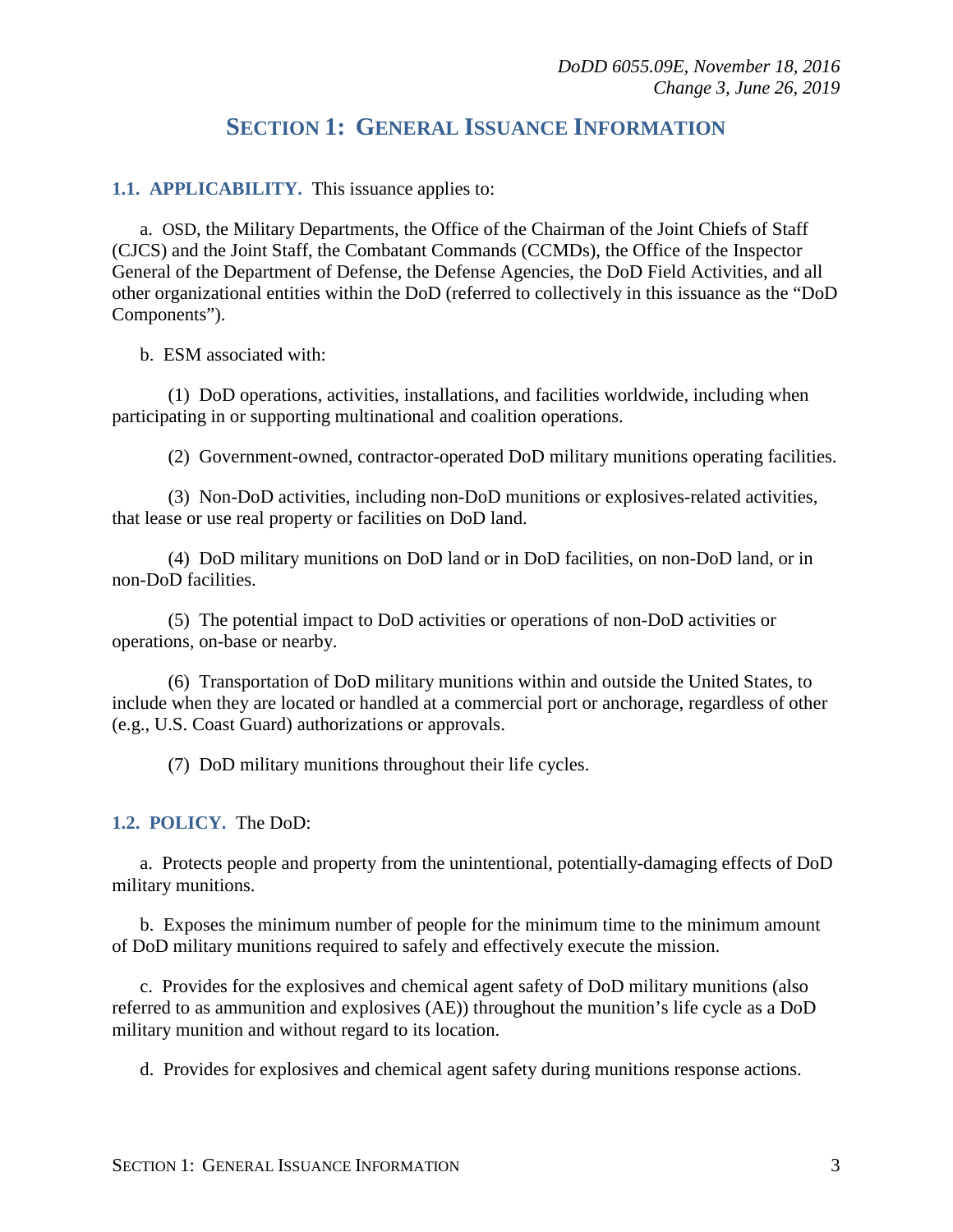e. Develops explosives and chemical agent safety standards that provide minimum safety standards for the military munitions covered by this issuance.

f. Requires DoD Components to implement and maintain an effective ESM Program (ESMP).

g. When outside the United States, in accordance with applicable international agreements, respects host-nation, coalition, or multinational explosives safety standards, and applies them when more protective than U.S. standards.

h. Prohibits the disposal (e.g., burying, dumping) of DoD military munitions on land or in water, except when specifically authorized by the applicable DoD Component head. This does not preclude the covering of DoD military munitions to control fragments or noise during authorized destruction by detonation or the use of *in-situ* capping when implemented as an engineered remedy under an authorized response action.

i. In outgrants for, or transfers of, real property known or suspected to contain DoD military munitions that are unexploded ordnance or discarded military munitions, includes appropriate protections for the United States that ensure future use of the property does not interfere with the continued military mission on nearby or adjoining property.

j. Provides that explosives and chemical agent safety standards and regulations developed and maintained by the Office of the Under Secretary of Defense for Acquisition and Sustainment (USD(A&S)), through the DDESB, carry the full weight and authority of the Secretary of Defense.

k. Gives precedence to ESM principles and requirements that provide for immediate protection of people and property when complying with applicable environmental regulations.

<span id="page-3-0"></span>**1.3. SUMMARY OF CHANGE 3.** This change is administrative and updates references and organizational symbols to reflect the reorganization of the Office of the Under Secretary of Defense for Acquisition, Technology, and Logistics, pursuant to the July 13, 2018 Deputy Secretary of Defense Memorandum.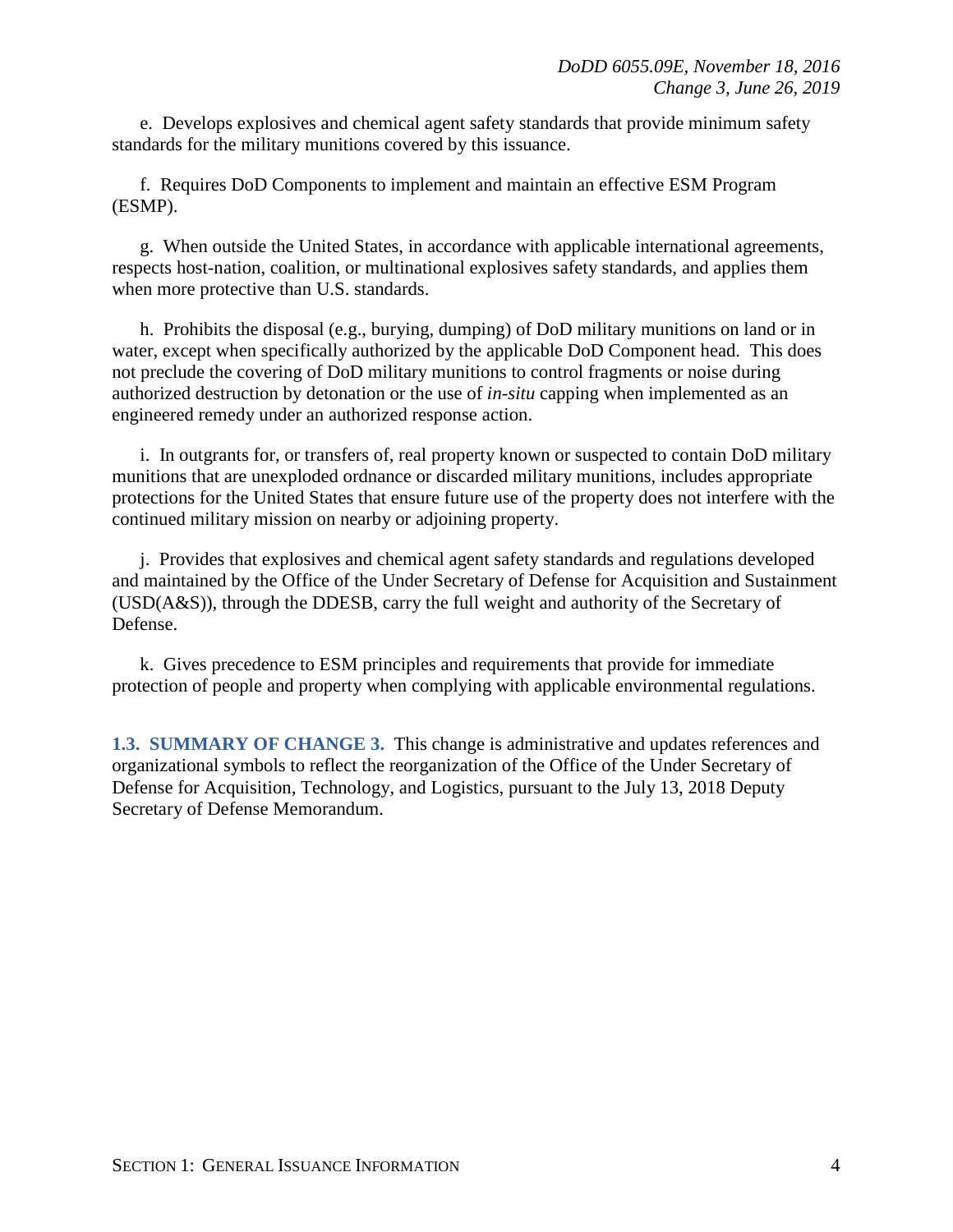## **SECTION 2: RESPONSIBILITIES**

#### <span id="page-4-1"></span><span id="page-4-0"></span>**2.1. USD(A&S).** The USD(A&S):

a. Integrates ESM tenets and requirements into DoD military munitions acquisition, foreign military sales, and international agreements and contracts that involve munitions.

b. As the U.S. National Armaments Director at the North Atlantic Treaty Organization (NATO) Conference of National Armaments Directors, and in other similar National Armaments Director-level multilateral and bilateral forums (e.g., the Conference of National Armaments Directors, the Senior NATO Logisticians' Conference, and the NATO Research and Technology Organization), establishes and publishes policies and procedures governing explosives safety and munitions risk management (ESMRM) activities.

c. Provides policy oversight for commercial motor carrier quality and safety when transporting DoD military munitions.

<span id="page-4-2"></span>**2.2. ASSISTANT SECRETARY OF DEFENSE FOR SUSTAINMENT (ASD(S)).** Under the authority, direction, and control of the USD(A&S), the ASD(S):

a. Oversees ESM and the DDESB.

b. Maintains the DDESB as a standing joint board.

c. Develops and maintains DoD explosives and chemical agent safety regulations and standards and coordinates board-approved substantive changes with affected DoD Components consistent with the procedures in DoD Instruction 5025.01.

d. Integrates ESM tenets and requirements into ASD(S) mission areas, emphasizing integration into the master planning and military construction processes.

e. Establishes selection procedures and oversees the selection process for the Executive Director, DDESB.

f. Provides direction to the Executive Director, DDESB.

g. Exercises DoD-wide oversight of DoD Component-level ESMPs to maintain effective DoD ESM, including performing programmatic and technical reviews.

h. Establishes DoD ESM priorities for use by the DoD Components in ESM planning, programming, and budgeting.

#### <span id="page-4-3"></span>**2.3. UNDER SECRETARY OF DEFENSE FOR RESEARCH AND ENGINEERING.** In

coordination with the Secretaries of the Military Departments, the Under Secretary of Defense for Research and Engineering addresses ESM technology requirements in research and engineering investments.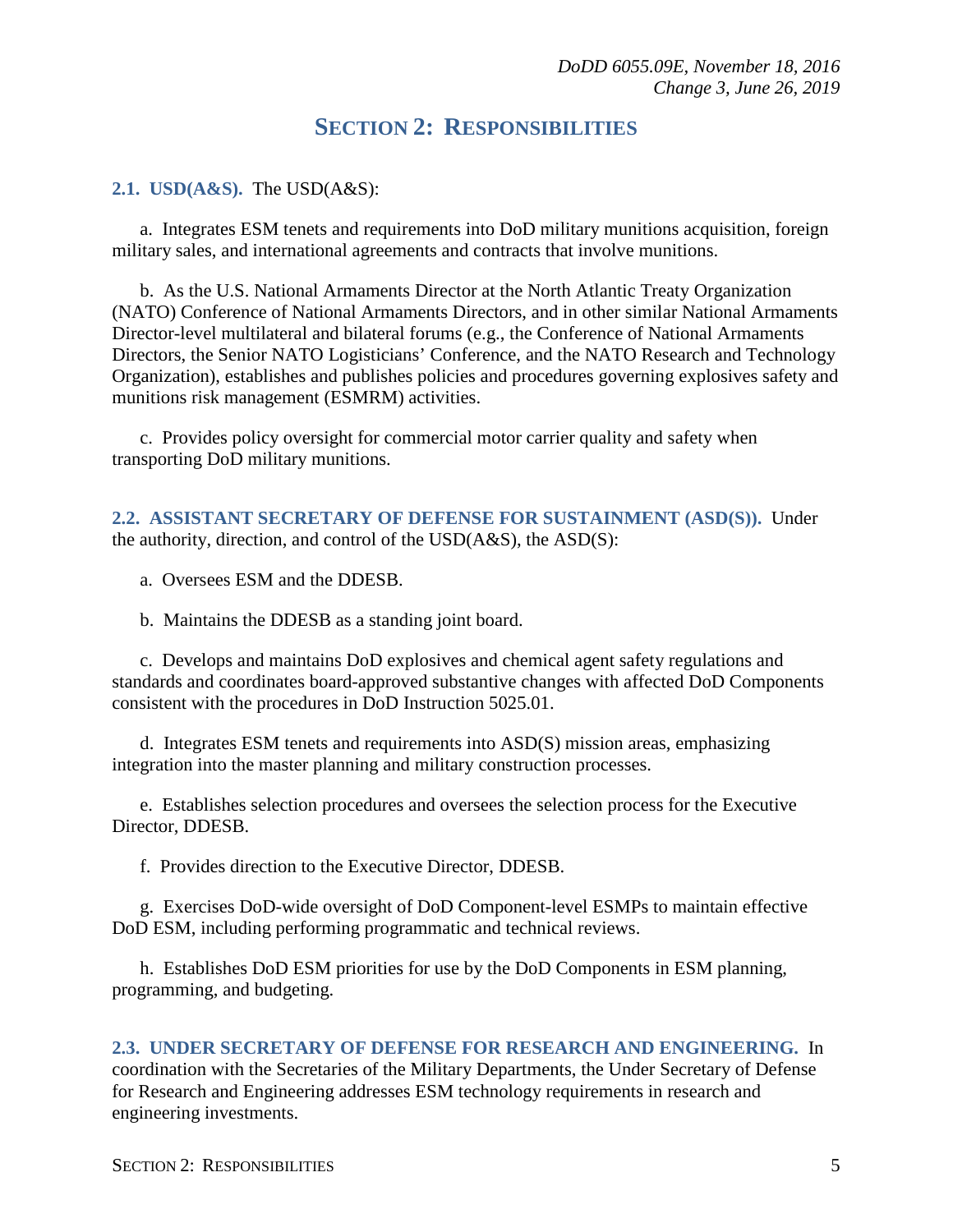<span id="page-5-0"></span>**2.4. DIRECTOR, DEFENSE CONTRACT MANAGEMENT AGENCY.** Under the authority, direction, and control of the USD(A&S), through the Assistant Secretary of Defense for Acquisition, the Director, Defense Contract Management Agency:

a. In coordination with the Executive Director, DDESB, incorporates requisite aspects of commercial endeavors connected with the DoD military munitions life cycle, including preaward and post-award contract monitoring, into the agency ESMP.

b. Maintains direct coordination with the Army Joint Munitions Command, Joint Ordnance Commanders' Group Safety Subgroup, and Defense Ammunition Center/U.S. Army Technical Center for Explosives Safety to monitor explosives safety at Army ammunition plants.

#### <span id="page-5-1"></span>**2.5. DoD COMPONENT HEADS.** The DoD Component heads:

a. Establish, provide resources for, implement, and maintain effective DoD Component-level ESMPs that provide for compliance with and implementation of this issuance and implementing guidance.

b. Provide the DDESB with timely access to installations and facilities, requested program information, and DoD military munitions mishap sites and data.

c. Address the hazards of electromagnetic radiation to ordnance throughout the DoD military munitions life cycle, in accordance with DoD Instruction 3222.03.

d. Accept risk greater than that afforded by the minimum explosives safety standards only when required by strategic or compelling operational necessity and when acceptance is supported by a written risk assessment leading to an informed management decision. When a compelling necessity exists, documentation may occur after the risk acceptance decision has been made.

<span id="page-5-2"></span>**2.6. SECRETARIES OF THE MILITARY DEPARTMENTS.** In addition to the responsibilities in Paragraph 2.5., the Secretaries of the Military Departments:

a. Assign a qualified officer to serve as the Department's full-time military representative on the DDESB staff. The officer's grade will be:

(1) Army, Navy, and Air Force: O-6.

(2) Marine Corps: O-5 or O-6.

b. Appoint two or more senior qualified individuals (one primary and one or more alternates) to serve as the DDESB voting and alternate voting members.

c. Develop Departmental career programs that produce personnel qualified to serve as explosives safety subject matter experts.

d. Develop and maintain ESM research, development, test, and evaluation, special studies, and testing programs that include coordination with the Executive Director, DDESB.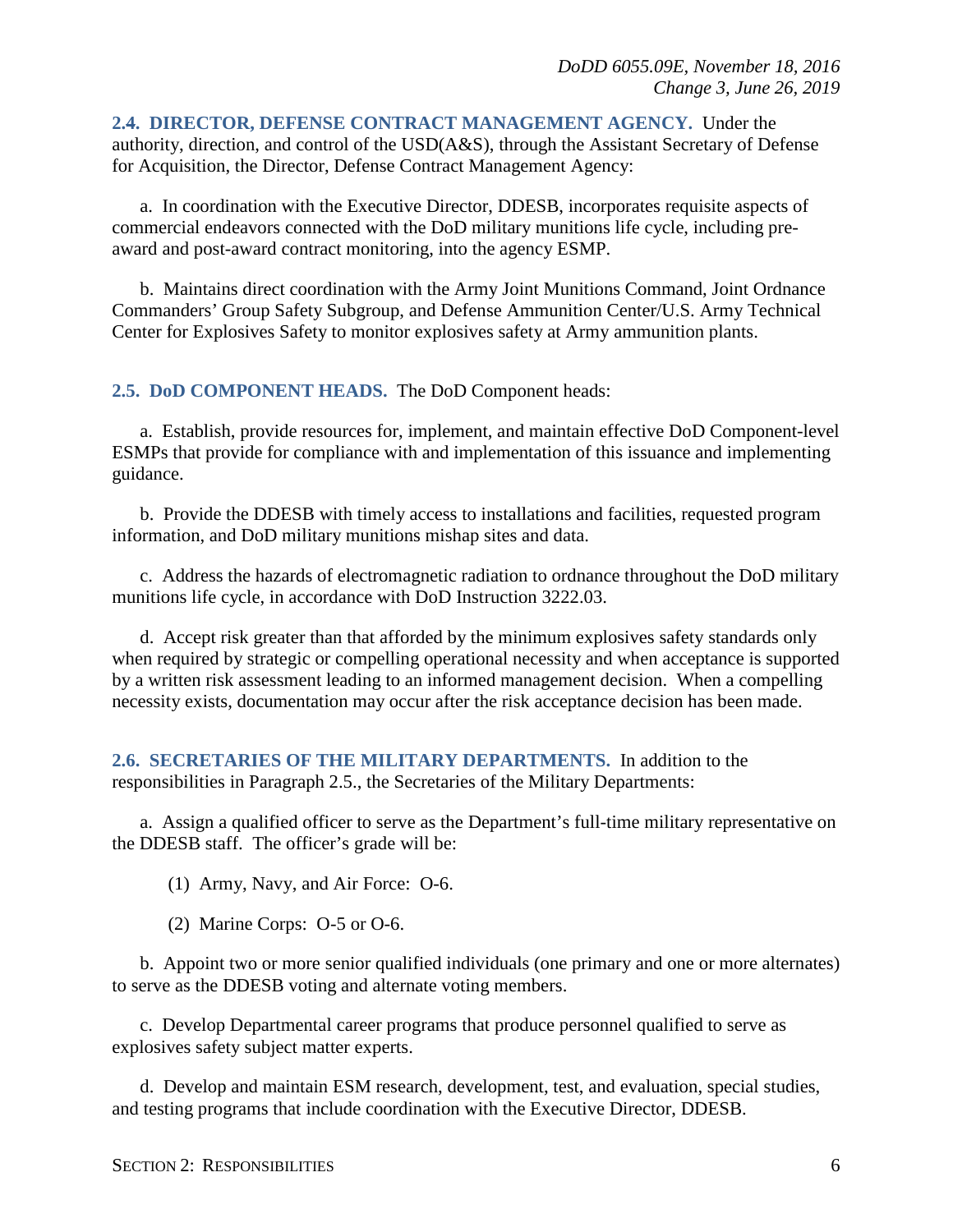e. Submit, in a timely manner, copies of all Department-approved deviations from minimum explosives or chemical agent safety standards, including supporting rationale documentation, to the affected CCMD and the Executive Director, DDESB.

<span id="page-6-0"></span>**2.7. SECRETARY OF THE ARMY.** In addition to the responsibilities in Paragraphs 2.5. and 2.6., the Secretary of the Army:

a. Provides the Executive Director, DDESB, and DDESB staff with sufficient resources (e.g., budgeting, funding, civilian personnel, security, secure communications) and required administrative services, including special compartmented information billet support, to maintain effective DoD-wide executive-level ESM and oversight.

b. Funds the DDESB ESM research, development, test, and evaluation program to maintain effective DoD ESM.

c. As the DoD Executive Agent for Emergency Response to Transportation Mishaps involving DoD military munitions, coordinates, after an initial emergency response, required responses to transportation incidents or mishaps involving DoD military munitions (e.g., mechanical breakdowns that may require reloading, trans-loading, securing, or storing the DoD military munitions). This authority is limited to:

(1) Developing command and control procedures, including Service tasking authority.

(2) Ensuring timely action is taken upon request for support or notification that a commercial carrier transporting DoD military munitions has:

- (a) Been involved in an incident or mishap.
- (b) Experienced a mechanical breakdown and requires transloading.

<span id="page-6-1"></span>**2.8. CJCS.** In addition to the responsibilities in Paragraph 2.5., the CJCS:

- a. Issues and maintains doctrine on ESMRM in operations planning, training, and execution.
- b. Integrates ESMRM into operational and exercise planning and assessments.
- c. Involves the DoD Components in ESMRM decision making.
- d. Coordinates with the ASD(S) on joint and multinational ESMRM issues.

<span id="page-6-2"></span>**2.9. COMBATANT COMMANDERS.** In addition to the responsibilities in Paragraph 2.5., the Combatant Commanders:

a. Integrate ESMRM into all phases of operations planning, training, and warfighting.

b. Make DoD military munitions and other munitions-related risk decisions when compelled by strategic or operational necessity and when minimum explosives safety standards cannot be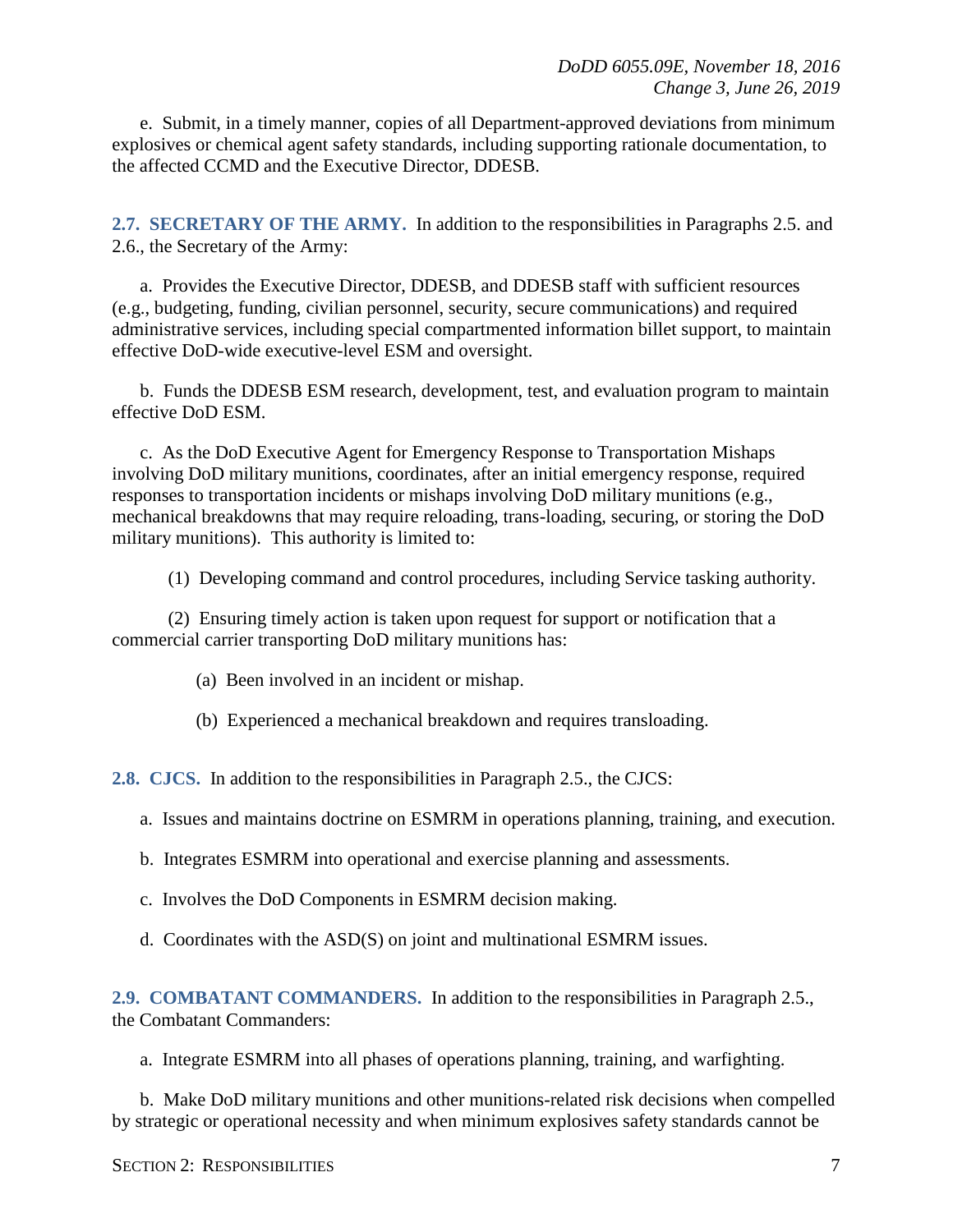met (i.e., in deviation situations). Base these decisions on the methodology and requirements prescribed in related issuances, DoD explosives safety regulations and standards, and CJCS Instruction 4360.01A.

c. Submit, in a timely manner, copies of all CCMD-approved deviations from minimum explosives safety standards, including supporting rationale documentation, to the affected Military Services and the Executive Director, DDESB.

d. Coordinate, notify, and communicate munitions-related risk decisions to affected commands and, as appropriate, affected local and host-nation government officials (through the U.S. Embassy) and coalition and multinational commanders, to maintain awareness of the potentially-damaging effects of DoD military munitions incidents or mishaps.

e. Provide the DDESB with timely access to installations, facilities, and operating locations in their areas of responsibility; requested ESMP information; and DoD military munitions mishap sites and data.

f. Involve the DoD Components in ESMRM decision making.

#### <span id="page-7-0"></span>**2.10. COMMANDER, UNITED STATES TRANSPORTATION COMMAND (USTRANSCOM).** In addition to the responsibilities in Paragraphs 2.5. and 2.9., the Commander, USTRANSCOM:

a. Includes in USTRANSCOM's ESMP the requisite aspects of DoD military munitions transportation, terminal, and yard operations for each mode of commercial carriage within the United States, or from points of U.S. origin through land, aerial, and seaports of embarkation and debarkation worldwide.

b. Coordinates with the ASD(S) and the Secretary of Transportation regarding ESM matters related to transporting DoD military munitions.

c. In collaboration with the Military Services and the DDESB, develops and maintains requisite allowances, authorities, or pre-approvals to be immediately activated, when necessary, to allow the expedited movement of DoD military munitions during periods of national emergency, contingency, or wartime. Informs the Executive Director, DDESB, when such activations occur.

d. Investigates carrier incidents involving AE, including mishaps and near misses involving DoD military munitions, to determine potential root causes and identify corrective actions that could mitigate the recurrence of the mishap or the potential for more significant mishaps.

e. Evaluates carrier incident data involving DoD military munitions to identify trends and patterns that could suggest systemic weaknesses (e.g., mechanical breakdowns or unusual delays that represent a heightened potential public safety risk) and takes action to address any identified weaknesses.

f. Maintains the Defense Transportation Tracking System that: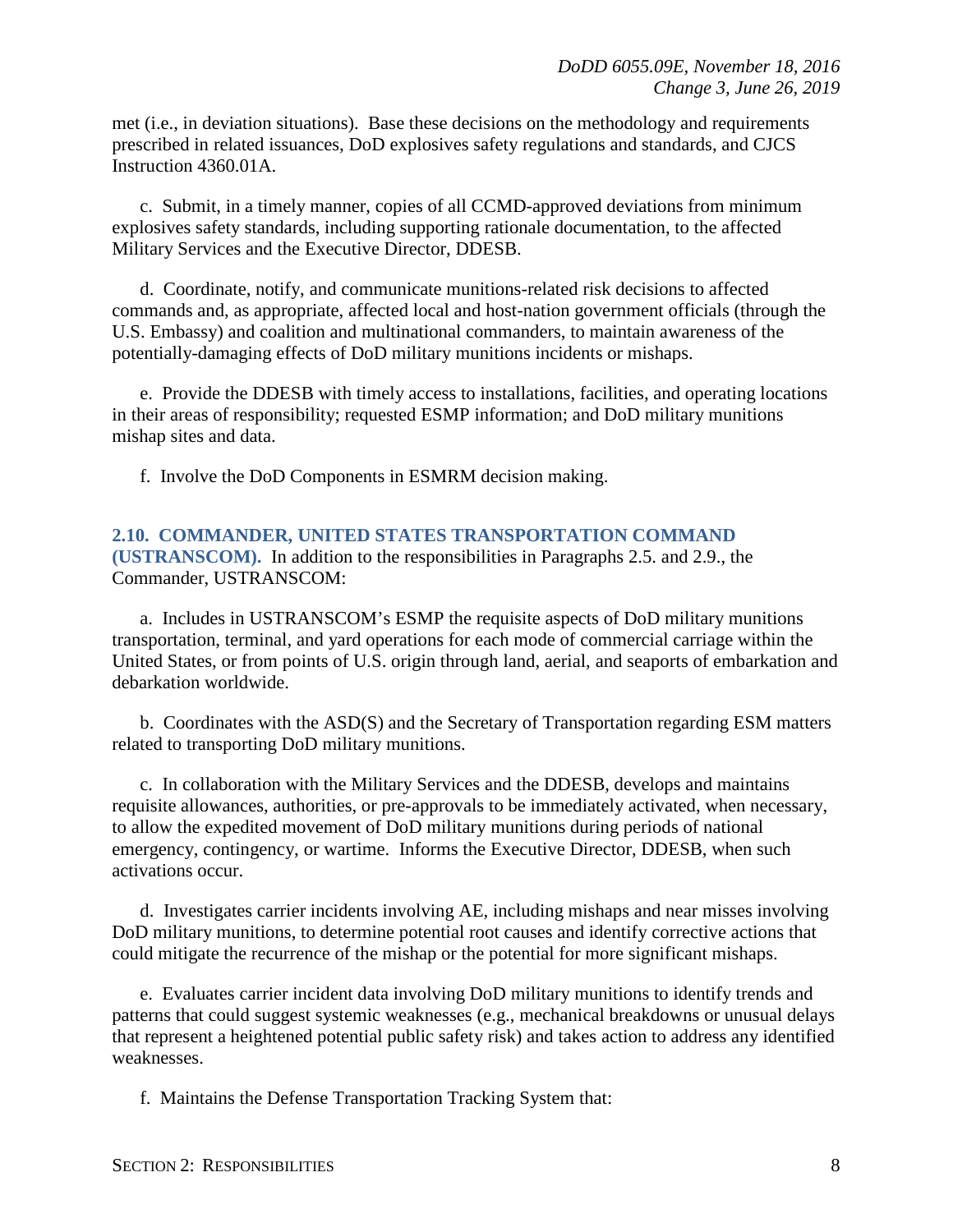(1) Maintains continuous surveillance of DoD military munitions transported by motor carrier within the 48 contiguous states, Alaska, and Canada, when required by Chapter 205 of Part II of Defense Transportation Regulation 4500.9-R. Satellite surveillance information is provided through the Defense Transportation Tracking System.

(2) Provides initial notification of transportation incidents (e.g., accidents, breakdowns) involving DoD military munitions.

(3) Collects performance and incident data to identify trends and patterns that could suggest systemic weaknesses for use in commercial carrier performance management and carrier safety intervention programs.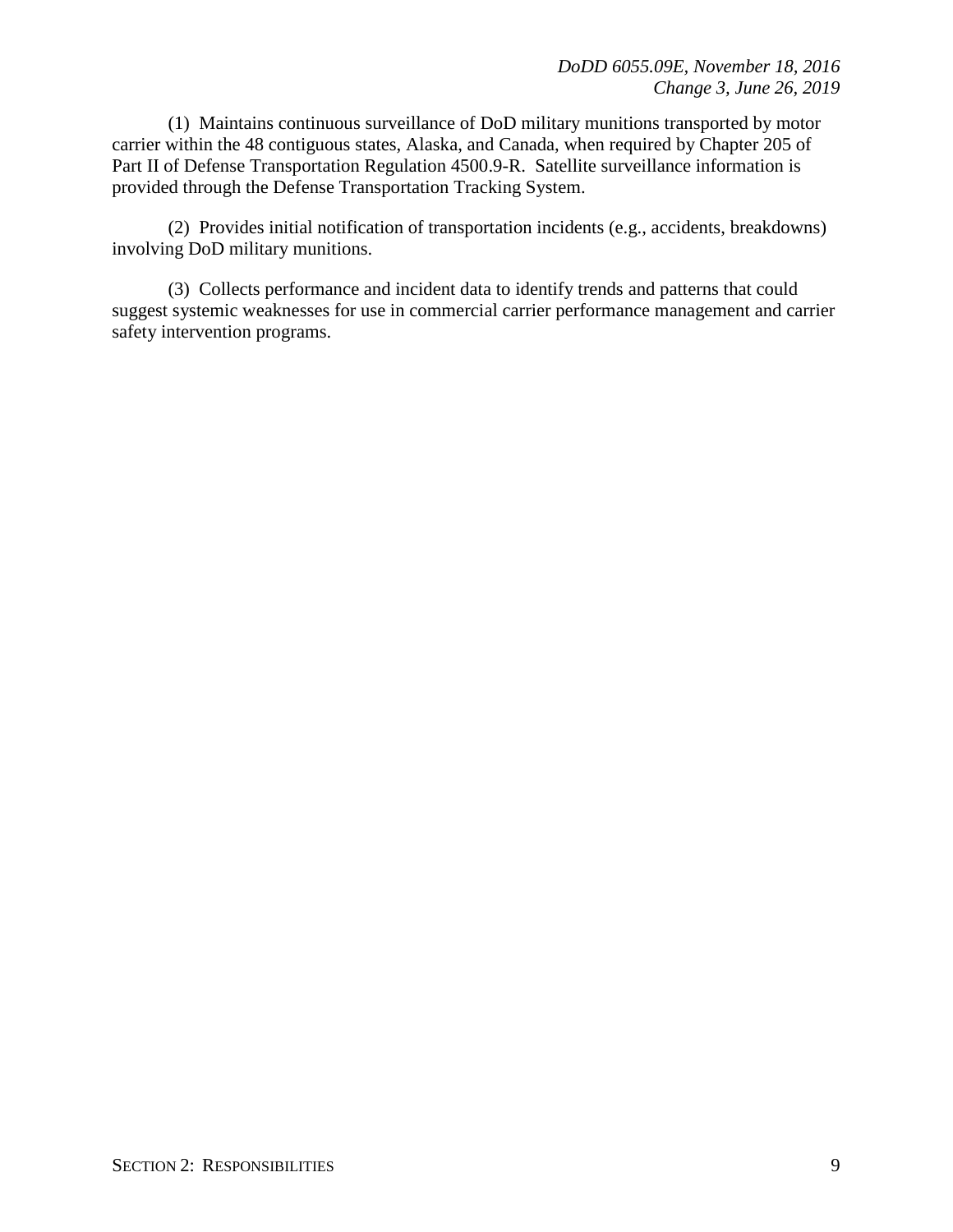## **SECTION 3: DDESB**

#### <span id="page-9-1"></span><span id="page-9-0"></span>**3.1. ORGANIZATION AND MANAGEMENT.** The DDESB:

a. Is composed of an Executive Director and voting representatives selected by each Military Service, supported by a military and permanent civilian staff.

b. Recommends new and updated explosives and chemical agent safety regulations and standards to the ASD(S) for submittal to the USD(A&S).

c. Performs ESM functions.

d. Receives its legal advice and support from the DoD Deputy General Counsel for Environment, Energy, and Installations.

<span id="page-9-2"></span>**3.2. EXECUTIVE DIRECTOR, DDESB.** Under the authority, direction, and control of the ASD(S), the Executive Director, DDESB:

a. Performs the hazard classification approval duties assigned to the Chair, DDESB, described in Section 173.56 of Title 49, Code of Federal Regulations.

b. Presides over meetings of the DDESB.

c. Directs the DDESB staff.

d. Performs other ESM functions, as directed by the ASD(S).

e. Provides impartial and objective advice to the Secretary of Defense and the DoD Component heads on ESM.

f. Serves as the DoD principal representative and advisor on ESM matters.

g. Assists and advises the USD(A&S) Deputy Director of Land Warfare and Munitions in munitions acquisition oversight and technology advancement for DoD military munitions, especially in the areas of explosives and chemical agent safety and demilitarization.

h. Assists and advises the Assistant Secretary of Defense for Logistics and Material Readiness in sustainment oversight of DoD military munitions, especially in the areas of explosives and chemical agent safety, storage, transportation, and demilitarization.

i. Develops and recommends issuances to define DDESB functions.

j. Establishes joint hazard classification procedures with the DoD Components.

k. Recommends to the USD(A&S) explosives and chemical agent safety tenets and requirements.

l. Conducts oversight of DoD ESMPs.

SECTION 3: DDESB 10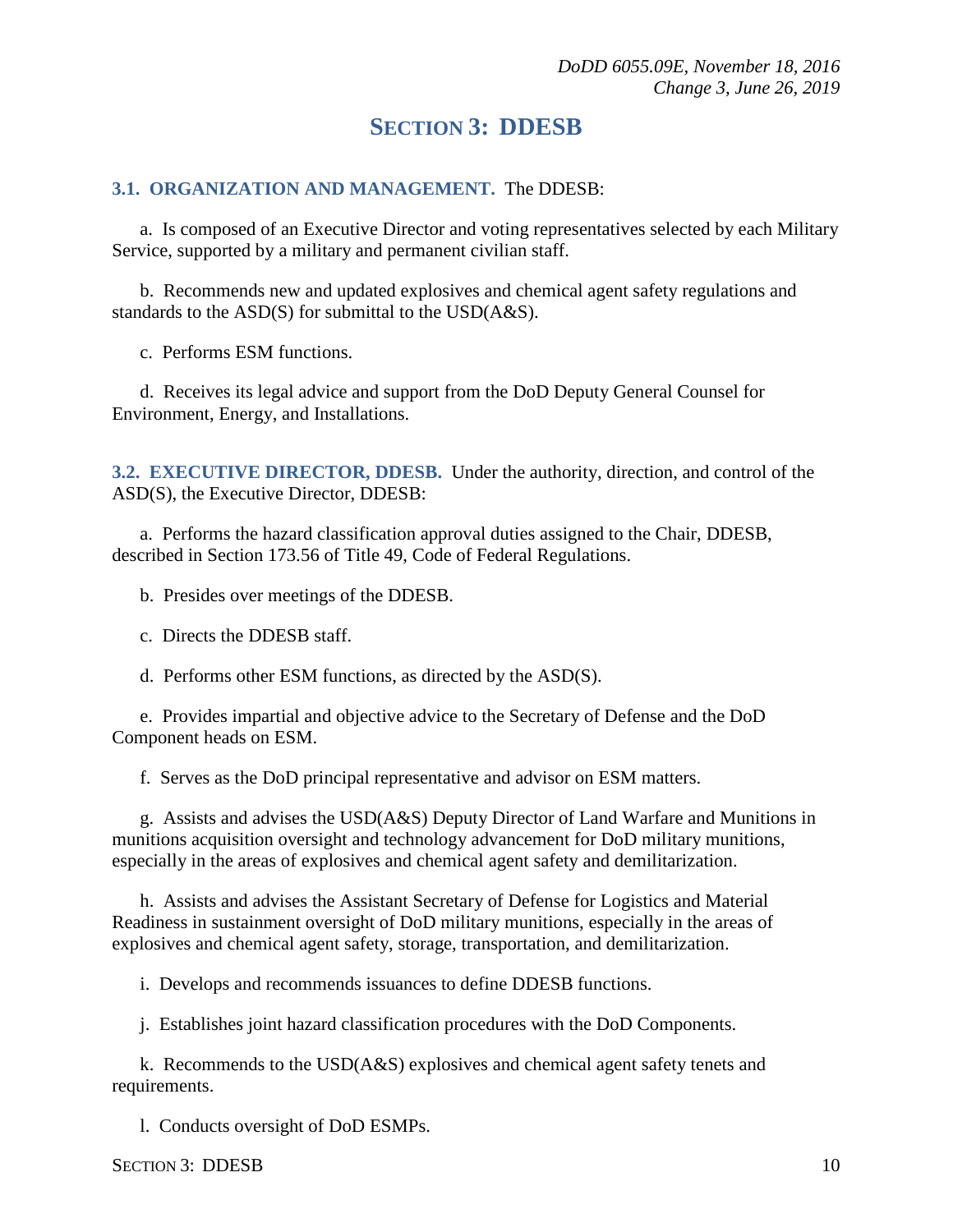## **GLOSSARY**

#### <span id="page-10-1"></span><span id="page-10-0"></span>**G.1. ACRONYMS**

| AE                | ammunition and explosives                                  |
|-------------------|------------------------------------------------------------|
| ASD(S)            | <b>Assistant Secretary of Defense for Sustainment</b>      |
| <b>CJCS</b>       | Chairman of the Joint Chiefs of Staff                      |
| <b>CCMD</b>       | Combatant Command                                          |
| <b>DDESB</b>      | DoD Explosives Safety Board                                |
| <b>ESM</b>        | explosives safety management                               |
| <b>ESMP</b>       | <b>Explosives Safety Management Program</b>                |
| <b>ESMRM</b>      | explosives safety and munitions risk management            |
| <b>NATO</b>       | North Atlantic Treaty Organization                         |
| U.S.C.            | <b>United States Code</b>                                  |
| USD(A&S)          | Under Secretary of Defense for Acquisition and Sustainment |
| <b>USTRANSCOM</b> | <b>United States Transportation Command</b>                |

<span id="page-10-2"></span>**G.2. DEFINITIONS.** Unless otherwise noted, these terms and their definitions are for the purposes of this issuance.

**Defense Transportation Tracking System**. A satellite surveillance system designed to track and monitor the movement of DoD arms, AE, and other sensitive material via commercial carriers over public highways throughout North America using satellite technology and 24-hour staff oversight. Monitoring is accomplished by using periodic satellite positioning and other coded messages from equipped vehicles. The Defense Transportation Tracking System acts as an intermediary between the commercial carrier, local first responders, and appropriate DoD agencies when the nature of the accident or incident requires additional DoD support or resources.

**ESM.** The application of policies, regulations, procedures, standards, engineering, and resources that define a risk management process designed to: sustain operational capabilities and readiness; be cost effective; and protect people, property, and the environment from, and prevent accidents, injuries, and other adverse consequences that may be caused by, DoD military munitions or other encumbering explosives or munitions.

**ESMP**. The DoD program that integrates and applies ESM tenets and requirements into DoD planning, decision making, and day-to-day operations.

**ESMRM.** A systematic approach that integrates risk analysis into operational planning, military training exercises, and contingency operations with the goal of identifying potentially adverse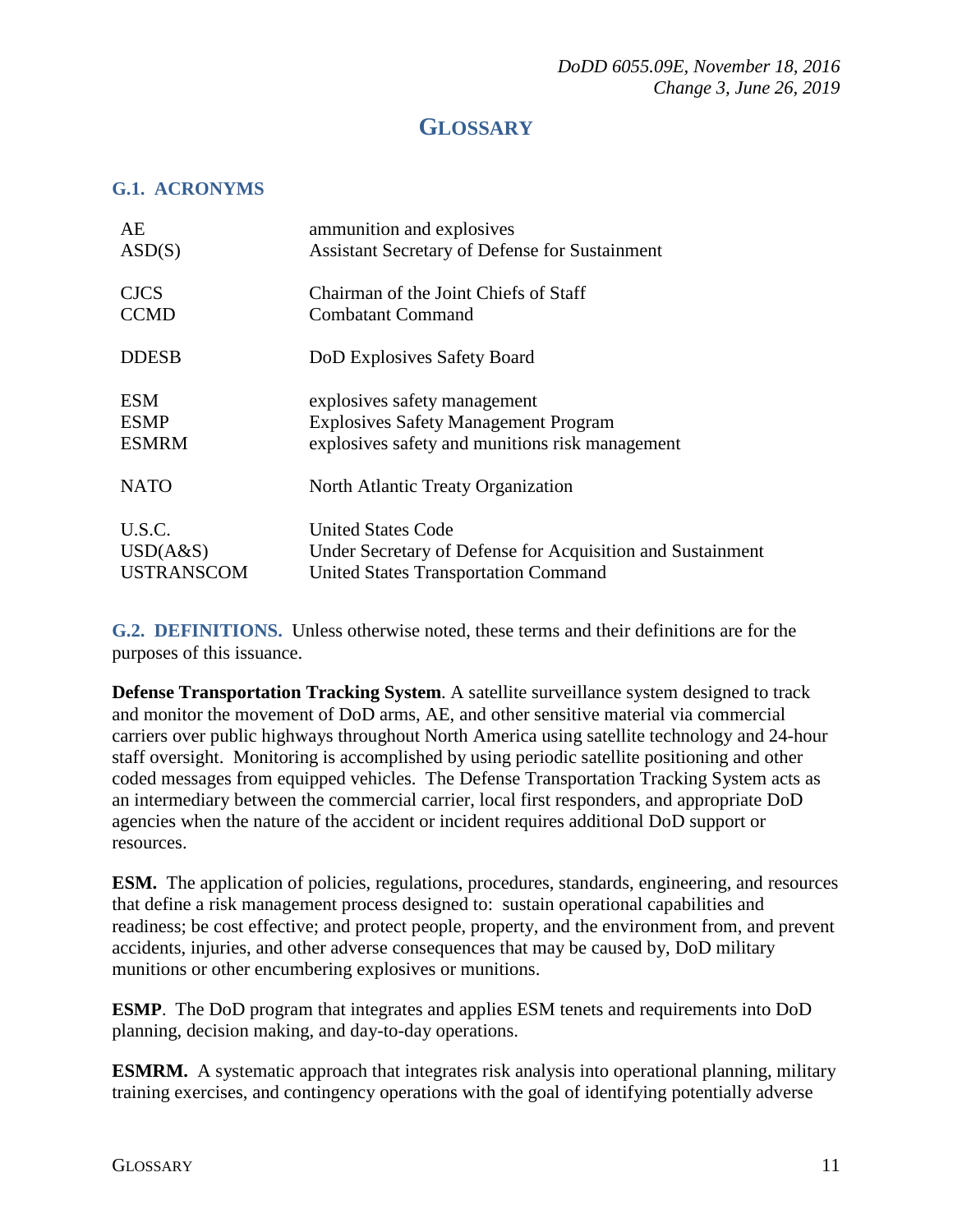consequences associated with munitions operations and risk reduction alternatives and providing risk acceptance criteria for senior officials to make risk decisions.

**hazards of electromagnetic radiation to ordnance.** Defined in the DoD Dictionary of Military and Associated Terms.

**military munitions.** Defined in Section 101(e)(4) of Title 10, U.S.C.

**outgrant.** A grant of a real property interest or a right to use government real property by a lease, easement, license, permit, or other real property document.

**qualified person.** A person experienced in the management, storage, and disposition of DoD military munitions or other related discipline.